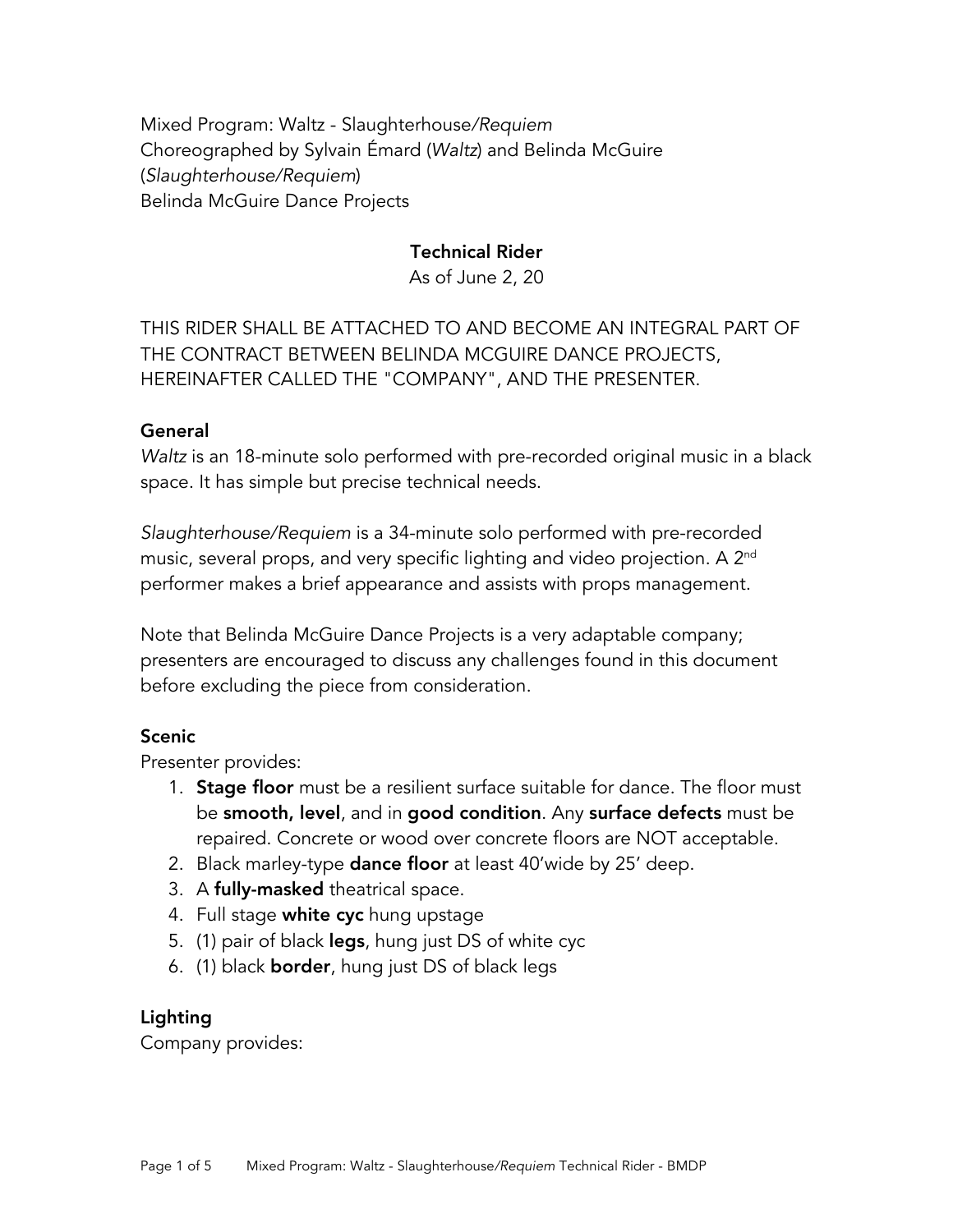1. Light plot and ETC EOS/Element show file and PDF cue exports at least (4) weeks prior to company arrival (assuming timely delivery of scaled and clear venue plans to Company Lighting Supervisor).

Presenter provides:

- 1. All lighting hung, circuited, patched, working, and colored according to lighting paperwork prior to Company arrival. If rep units are used, adjustments to rep focus may be required.
- 2. **Color** as specified by Company
- 3. Company show file loaded and tested prior to Company arrival. An ETC EOS/Ion/Element console is strongly preferred. If an ETC EOS/Element console is not used, Presenter inputs cues from PDF exports.
- 4. (1) Hazer (Unique 2 preferred)
	- a. Presenter provides all necessary fire-system approvals
- 5. (2) Systems of full-stage **backlight** washes
- 6. (1) System of full stage diagonal backlight from SL
- 7. (1) Full stage shin system
- 8. (1) Full stage head-high system
- 9. (1) Full-stage high-side/pipe-end system
- 10.(1) Front-of-house wash for bows
- 11.The following lighting units as specials (for *Slaughterhouse/Requiem*):
	- a. (7) PAR 64 WFL or Source Four PAR WFL
	- b. (2) ETC Source Four 50° on floor plates
	- c. (1) ETC Source Four 36° on floor plate
	- d. (1) ETC Source Four 26° hung upstage center
	- e. (1) DSC floor circuit for Company-provided practical (600w)

The following lighting units as specials (for *Waltz*):

- a. (12) 1kw PAR 64 NSP fixtures each in their own circuit installed on (3) electrics overhead. (Source Four PAR MFL fixtures may be substituted but they require donuts). Note that these fixtures require a precise layout and therefore some rep units may need to be struck to accommodate.
- b. (5) ETC Source Four units on floor plates or booms as shinbusters, from stage left only. Each in their own circuit.
- c. Two **spotting lights** at roughly eye level, house left and house right.

# Sample Light Plot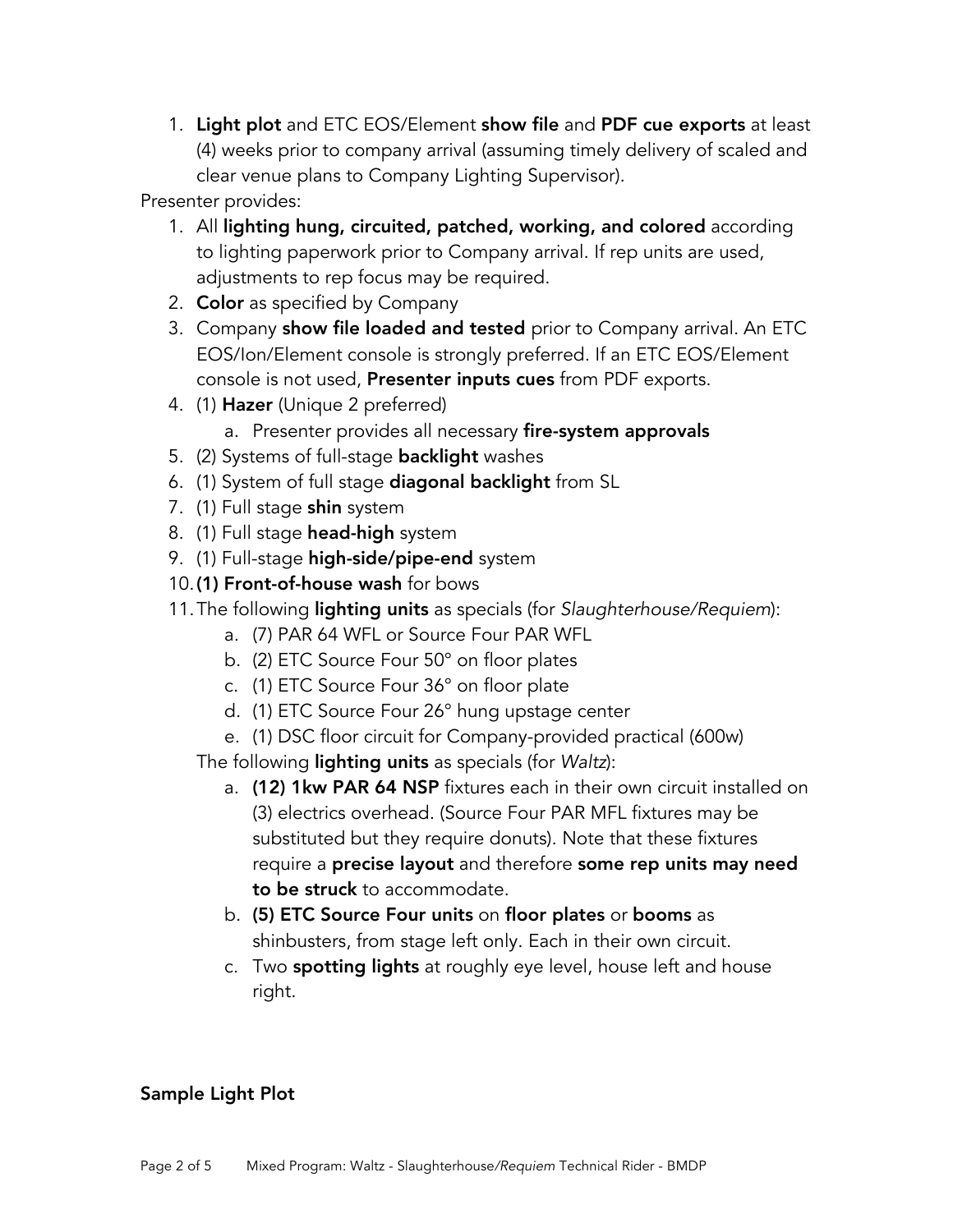

#### Video

Company provides:

1. QLab file and audio/video content via digital download at least (2) weeks prior to company arrival.

Presenter Provides:

- (1) Video projector, floor mounted at lip of stage
	- o At least 6000 lumens
	- o Image must completely fill the US cyc
	- o Ideally less than 9" tall so an not to obstruct audience view
	- $\circ$  Has the capacity to be remotely shuttered on given cues
- **QLab playback computer** with video license and output to video projector. This is shared with audio playback.
- Video engineer for focus, rehearsals and performance.

#### Sound

Company provides:

1. **QLab file and audio content** via digital download at least (4) weeks prior to company arrival.

Presenter provides: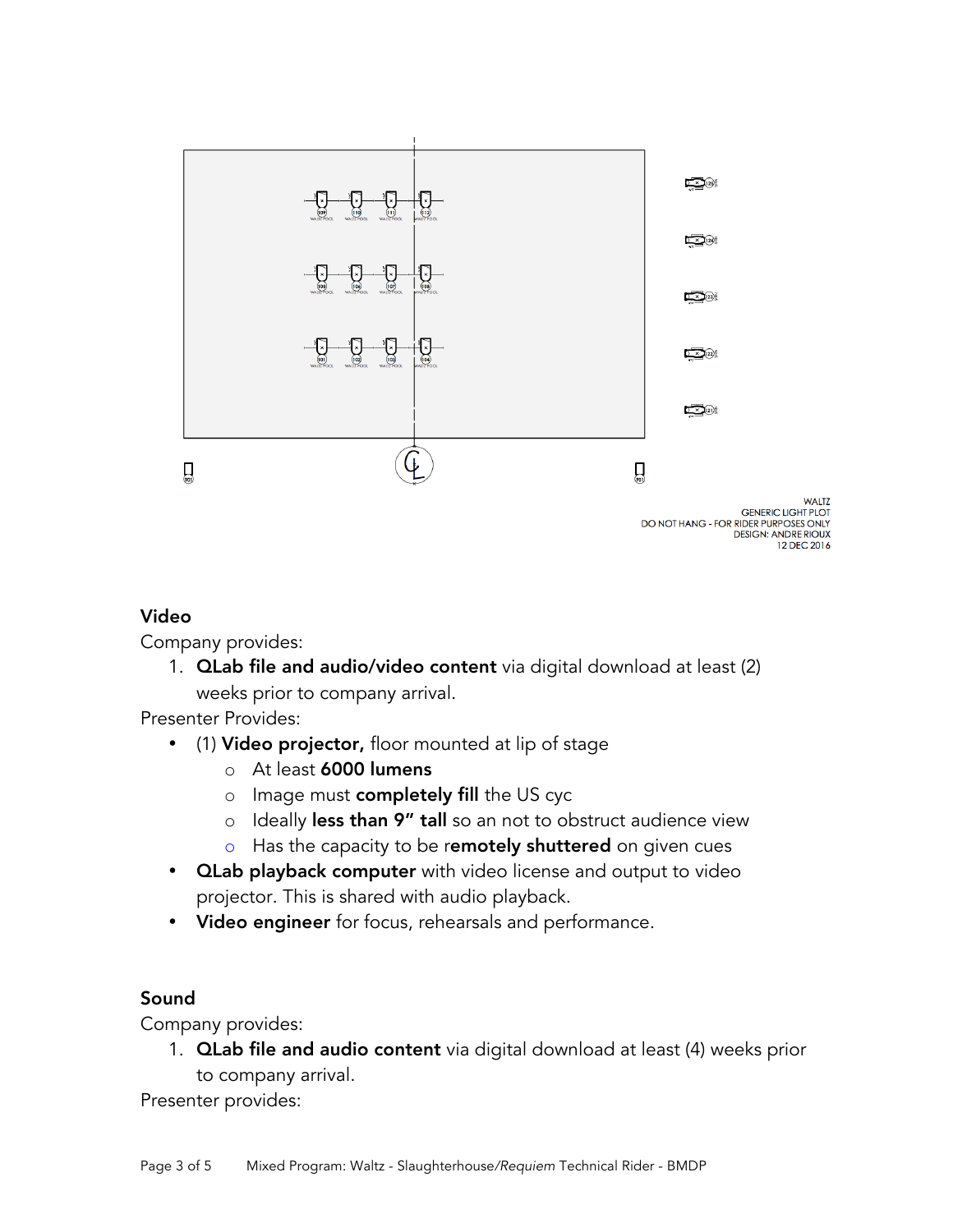- 1. Complete and adequate stereo audio system, fully tuned and with full coverage of entire audience area.
- 2. QLab playback computer with stereo audio interface.
- 3. Company **QLab files loaded** and tested prior to company arrival.
- 4. If Stage Manager position is separate from Console Operators, then Presenter provides an intercom system.
- 5. During rehearsal and performance, there must be some means of communication between Company Stage Manager and Dancer backstage, either through ASM, cue light, or intercom system.

#### Dressing Room

1. Presenter provides (1) private, lockable, **dressing room** for Belinda McGuire. Must be **temperature-controlled** with adequate **lighting** and mirror.

## Warm-Up Area

Presenter provides:

- 1. At least 10'x10' temperature-controlled warm-up area with appropriate dance floor and ballet barre.
- 1. Must be available at least one hour prior to each performance or rehearsal
- 2. A safe and clean area of the stage is an acceptable warm-up area.

# Schedule and Personnel

- 1. Presenter provides a technical representative with decision-making authority and knowledge of the venue to coordinate with the Company during the advance, load-in, and performances.
- 2. All needs stated here are to be **provided prior to Company arrival** and it is up to the presenter to **engage adequate personnel** to accomplish those needs.
- 3. Lighting Focus: Presenter provides at least (2) electricians for (2) hours as well as (1) video engineer for (2) hours. This time will also be used for props setup onstage and backstage.
- 4. Tech and Dress Rehearsal: at least 3 hours with light board op, sound board op and video engineer. Company provides stage manager/lighting supervisor.
- 5. Performances: at least (1) console operator (Company Lighting Supervisor is willing to run sound or lighting, assuming this is venueapproved) and (1) video engineer.